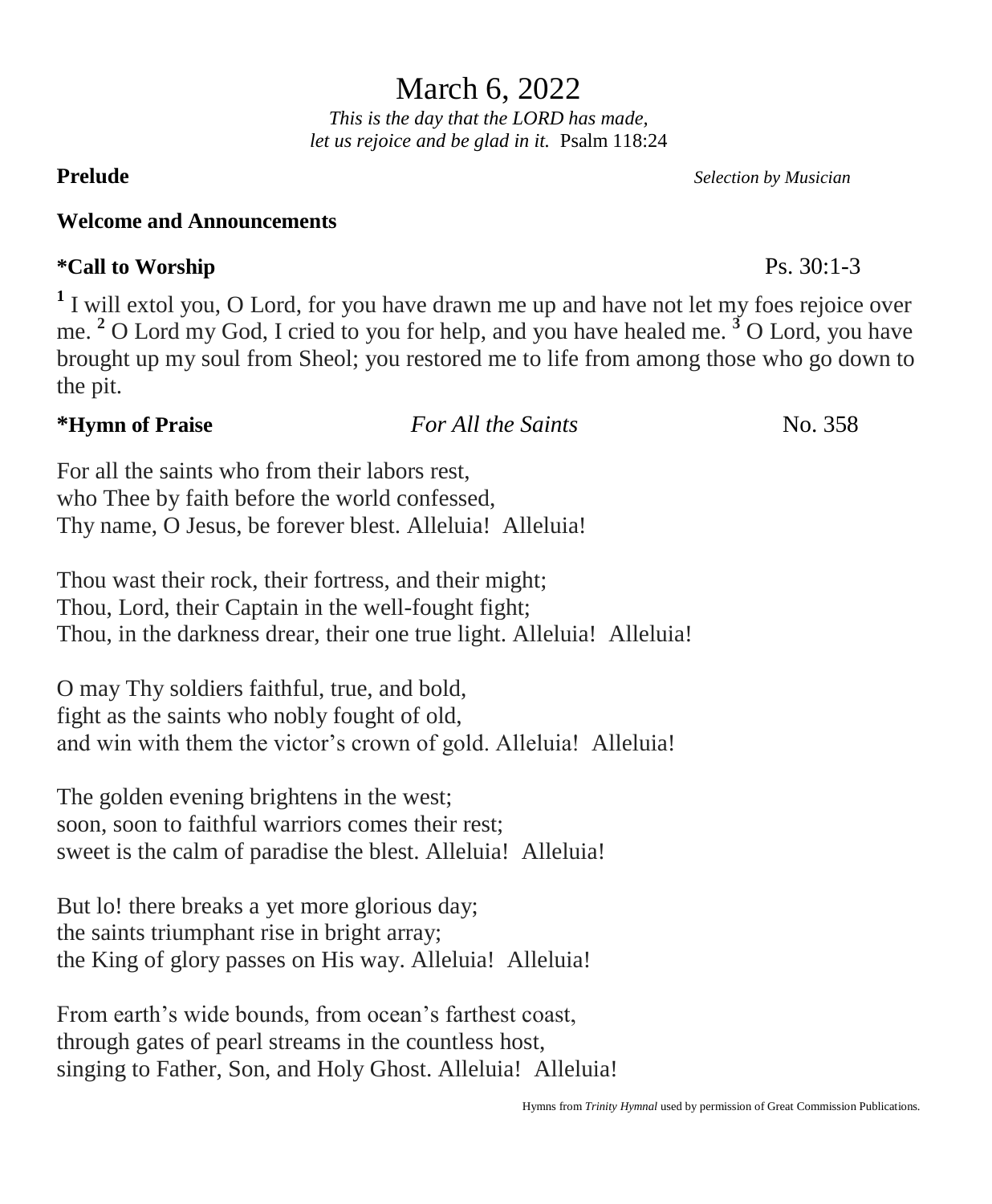**Reading of the Law Matthew 5:1-12 (Pew pg. 809/LP pg. 1010)** 

### \**Prayer of Confession**

Heavenly Father, you have sought us out before the foundations of this world were laid. You bought us at a tremendous price to yourself, the death of your only Son. And you have clothed us in Christ's righteousness so that we are perfect and just in your sight. Yet in spite of all your grace and mercy, we still sin. We, as your sons and daughters, continue to give in to temptations, we fall short of your glory, and we break your law. Forgive us of all our sin, and continue to mold us, realign our hearts affections to desire only you and your glory. And sanctify us more and more to be like your Son Jesus, in Jesus name, Amen.

### Assurance of Pardoning Grace **Ps. 30:11-12**

**<sup>11</sup>** You have turned for me my mourning into dancing; you have loosed my sackcloth and clothed me with gladness, **<sup>12</sup>** that my glory may sing your praise and not be silent. O Lord my God, I will give thanks to you forever!

### \***Hymn of Thanksgiving** *Psalm 103*

*Tune: Jesus What a Friend for Sinners*

1 Bless the Lord, my soul; my whole heart 2 Ever bless His holy name. Bless the Lord, my soul; forget not All His mercies to proclaim. 3 Who forgives all thy transgressions, Thy diseases all Who heals; 4 Who redeems thee from destruction, Who with thee so kindly deals.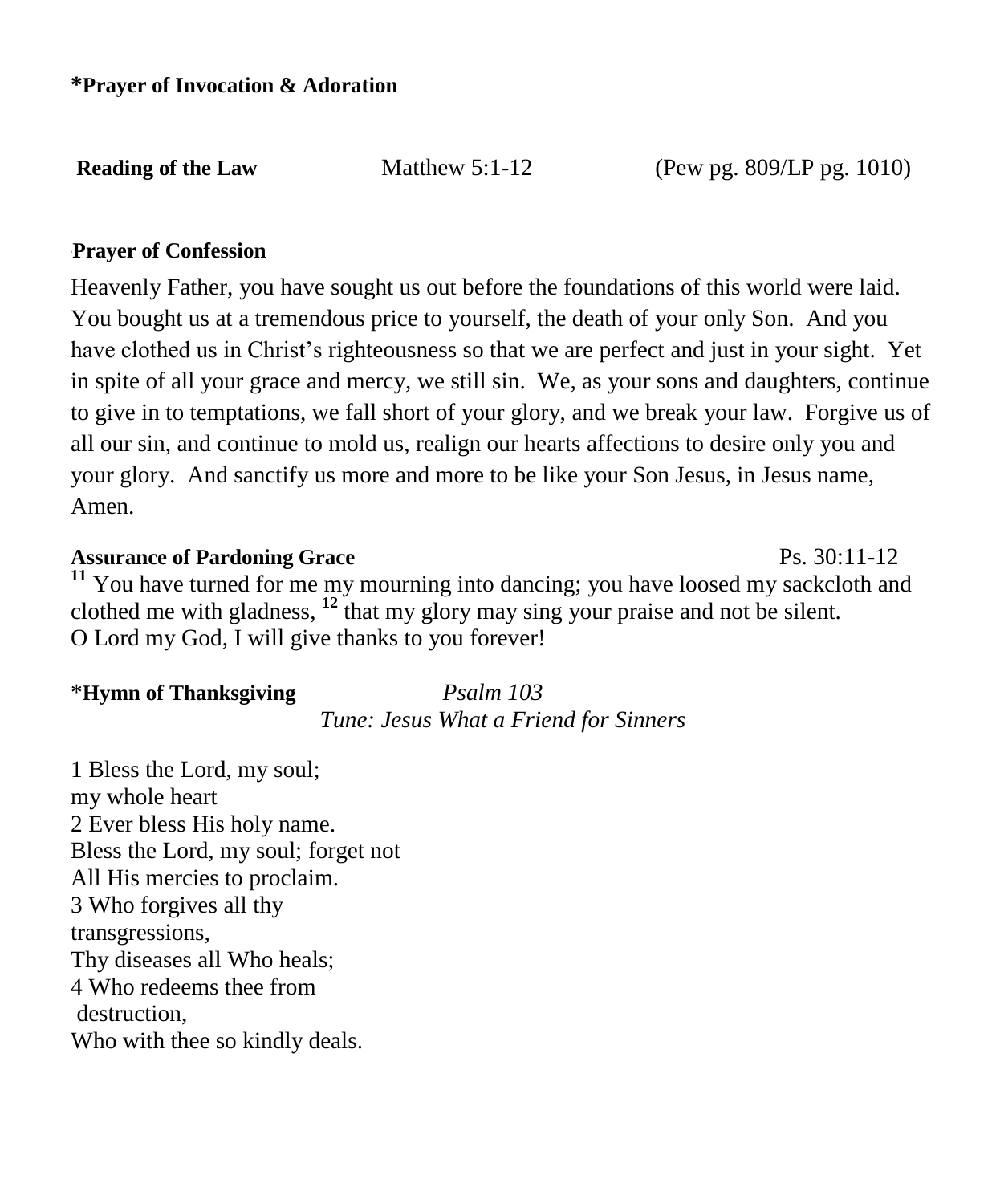Who with love and mercy crowns thee, 5 Satisfies thy mouth with good, so that even like the eagle thou art blessed with youth renewed. 6 In His righteousness Jehovah Will deliver those distressed; He will execute just judgment In the cause of all oppressed.

7 He made known His ways to Moses, And his acts to Isr'el's race; 8 Tender, loving is Jehovah Slow to anger, rich and grace. 9 He will not forever chide us Nor will keep his anger still, 10 Has not dealt as we offended Nor requited us our ill.

11 For as high as is the heaven, Far above the Earth below, Ever great to them that fear Him Is the mercy He will show. 12 Far as east from west is distant He has put away our sin; 13 Like the pity of a father Has Jehovah's pity been.

### **Scripture Reading** Acts 7:23-43

### (Pew pg. 915/LP pg. 1142)

**The Nicene Creed Trinity Hymnal** (pg 846 in Trinity Hymnal)

\***Doxology** No. 731

**Prayer of Intercession**

# **Offering** *Selection by Musician*

Praise God, from Whom all blessings flow; Praise Him, all creatures here below; Praise Him above, ye heav'nly host; Praise Father, Son, and Holy Ghost. Amen.

Hymns from *Trinity Hymnal* used by permission of Great Commission Publications.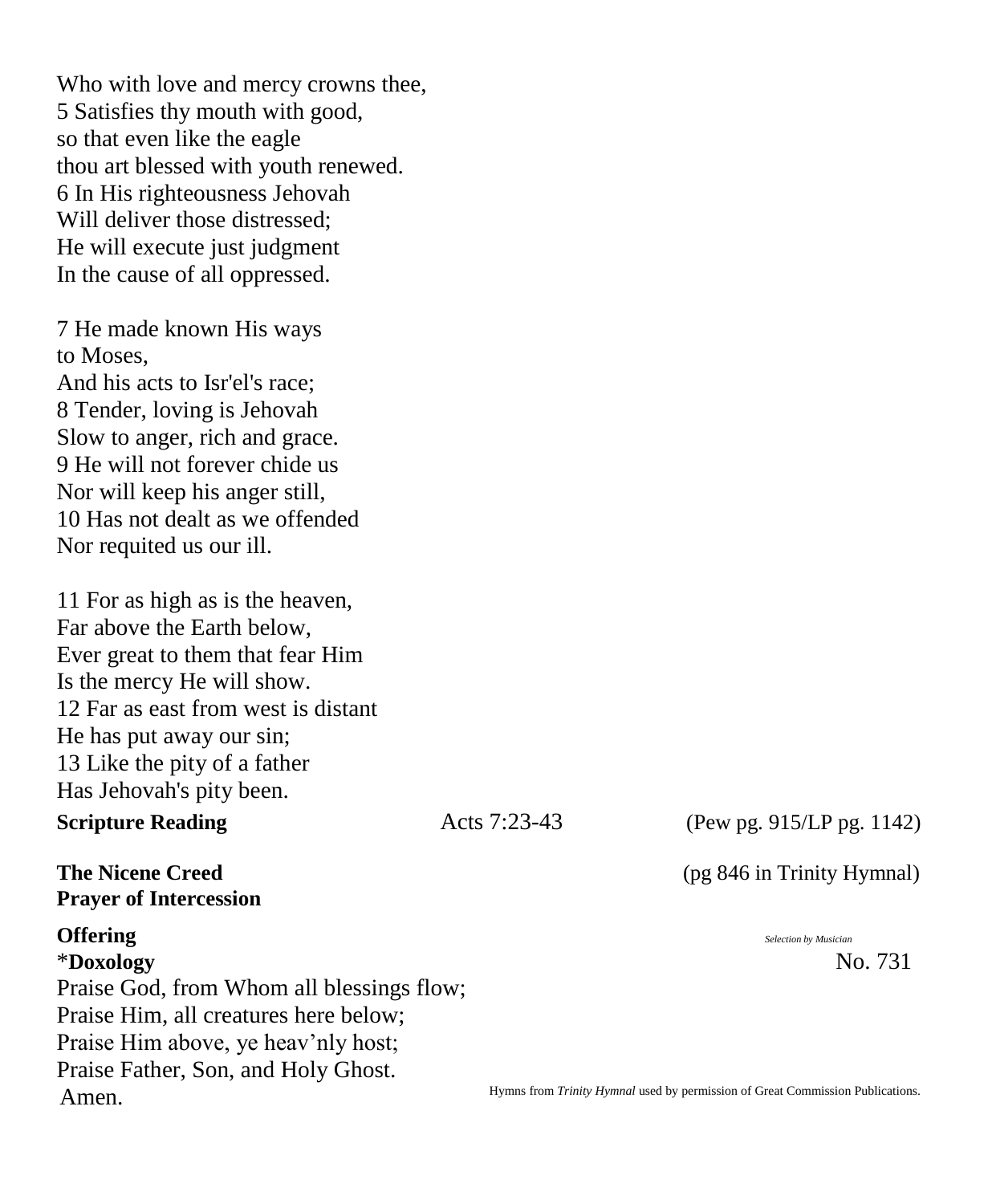### **\*Prayer of Thanksgiving**

### **\*Hymn of Preparation** *In Christ Alone*



<sup>©2001</sup> Thankyou Music, All rights reserved. Used with permission. CCLI #376630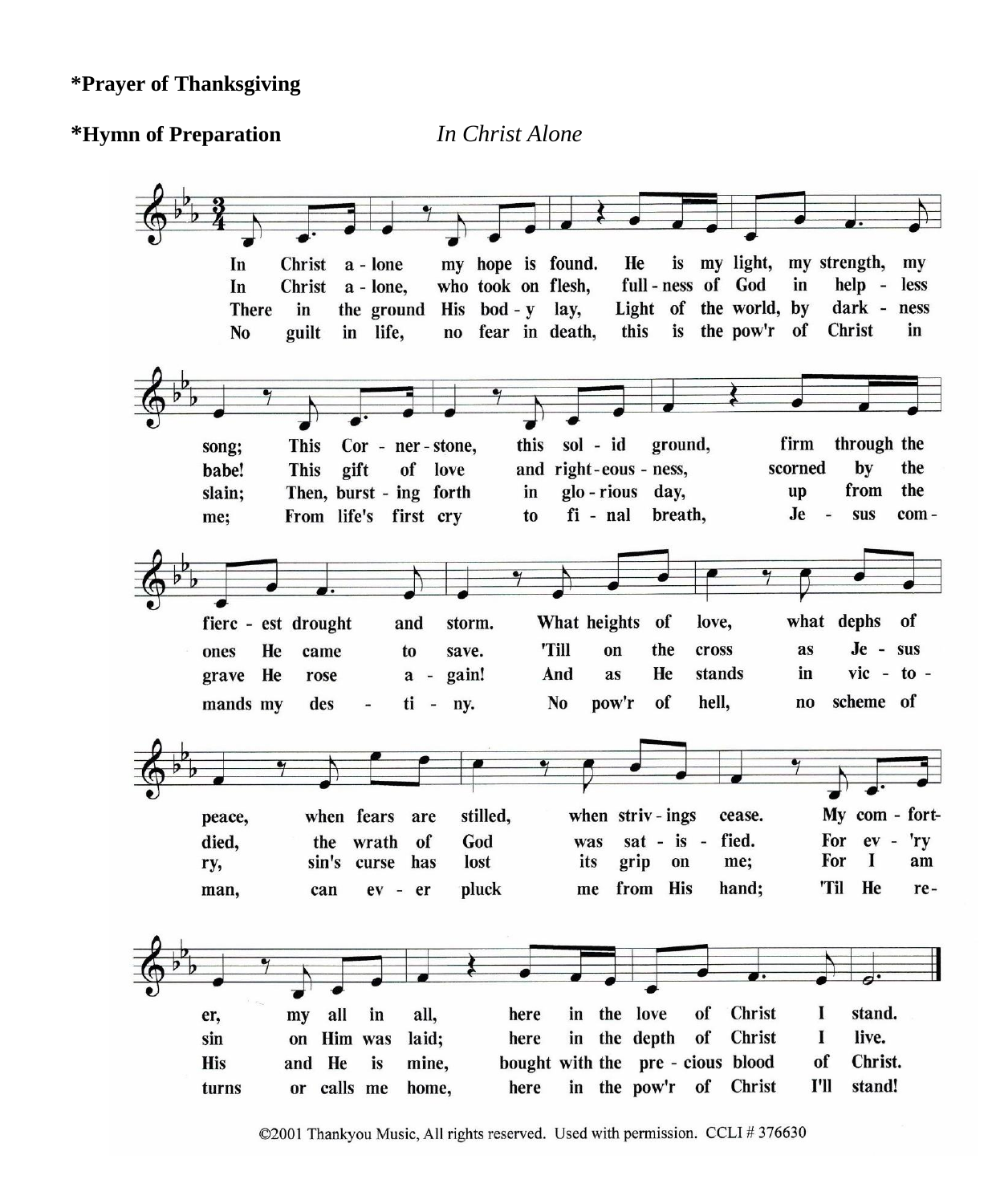- 1. Judgment on the Greedy (vv. 1-5)
- 2. Marks of a False Prophet (vv. 6-11)
	- a. Deny God's judgment of sin
	- b. Emphasize human goodness and moralistic works
- 3. Soft preaching produces hard hearts (vv. 12-13)

## Questions:

- 1. Do we talk about judgment in the church? Why or why not?
- 2. Why are false prophets such a problem in the life of the church? How can we guard against them?
- 3. What are some of the marks of false prophets?
- 4. What constitutes a good sermon? What place should it take in the worship service?

### **The Lord's Supper**

(wine in the wine-colored cups and grape juice in the clear cups)

*Sursum Corda* Leader: Lift up your hearts! **People: We lift them up to the Lord!** 

Music: Selections from the Hymnal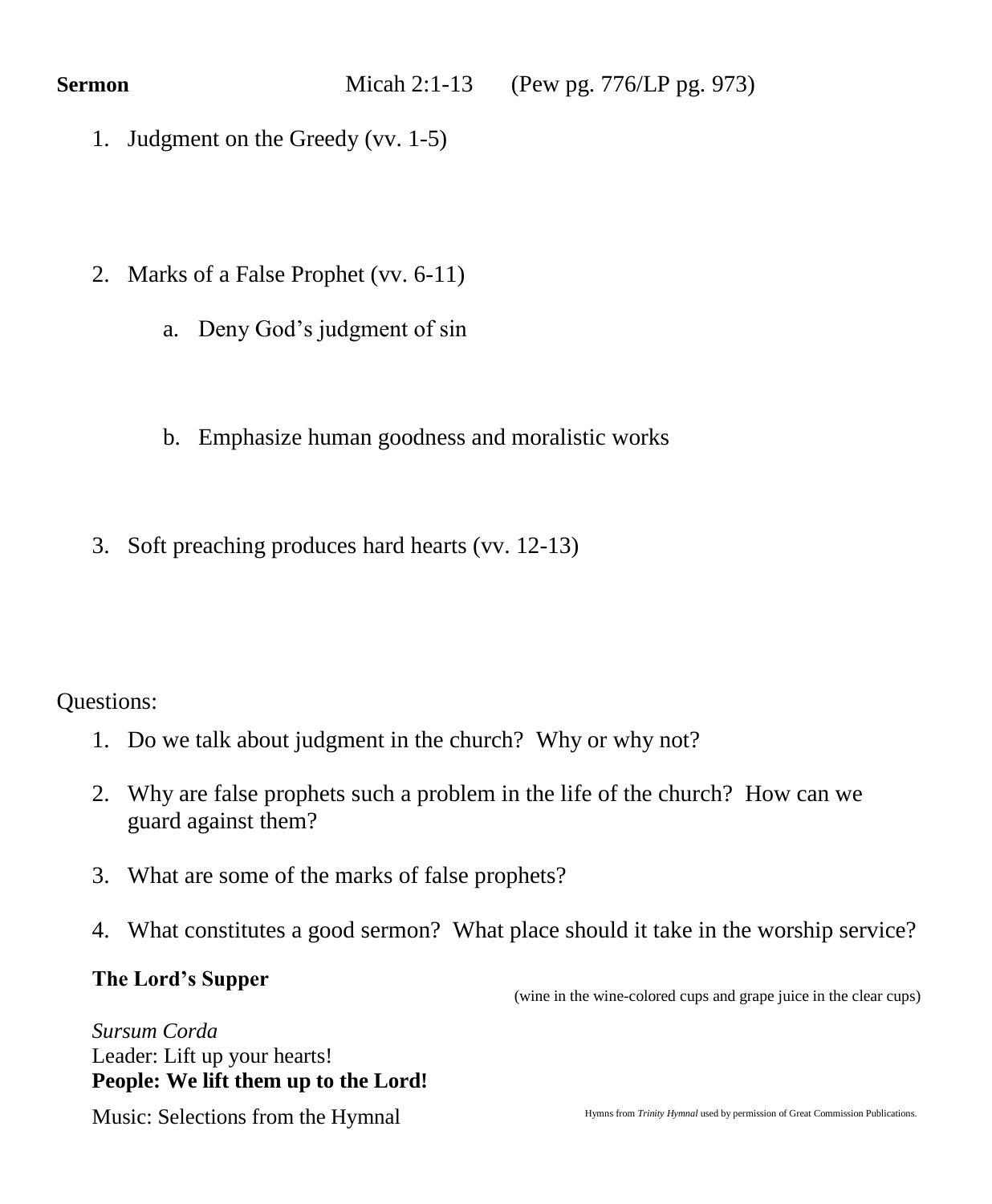Jesus, thy blood and righteousness my beauty are, my glorious dress; 'midst flaming worlds, in these arrayed, with joy shall I lift up my head.

Bold shall I stand in thy great day; for who aught to my charge shall lay? Fully absolved through these I am from sin and fear, from guilt and shame.

When from the dust of death I rise to claim my mansion in the skies, ev'n then this shall be all my plea, Jesus hath lived, hath died, for me.

Jesus, be endless praise to thee, whose boundless mercy hath for me for me a full atonement made, an everlasting ransom paid.

O let the dead now hear thy voice; now bid thy banished ones rejoice; their beauty this, their glorious dress, Jesus, thy blood and righteousness. Hymns from *Trinity Hymnal* used by permission of Great Commission Publications.

**\*Benediction**

**Postlude** 

**\*Gloria Patri** No. 735 Glory be to the Father, and to the Son, and to the Holy Ghost; as it was in the beginning, is now, and ever shall be, world without end. Amen, amen.

Hymns from *Trinity Hymnal* used by permission of Great Commission Publications.

*Selection by Musician*

**\* Congregation:** Please stand as able.

**Piano** Paige Mecyssine **Intercessory Prayer** Andrew Gretzinger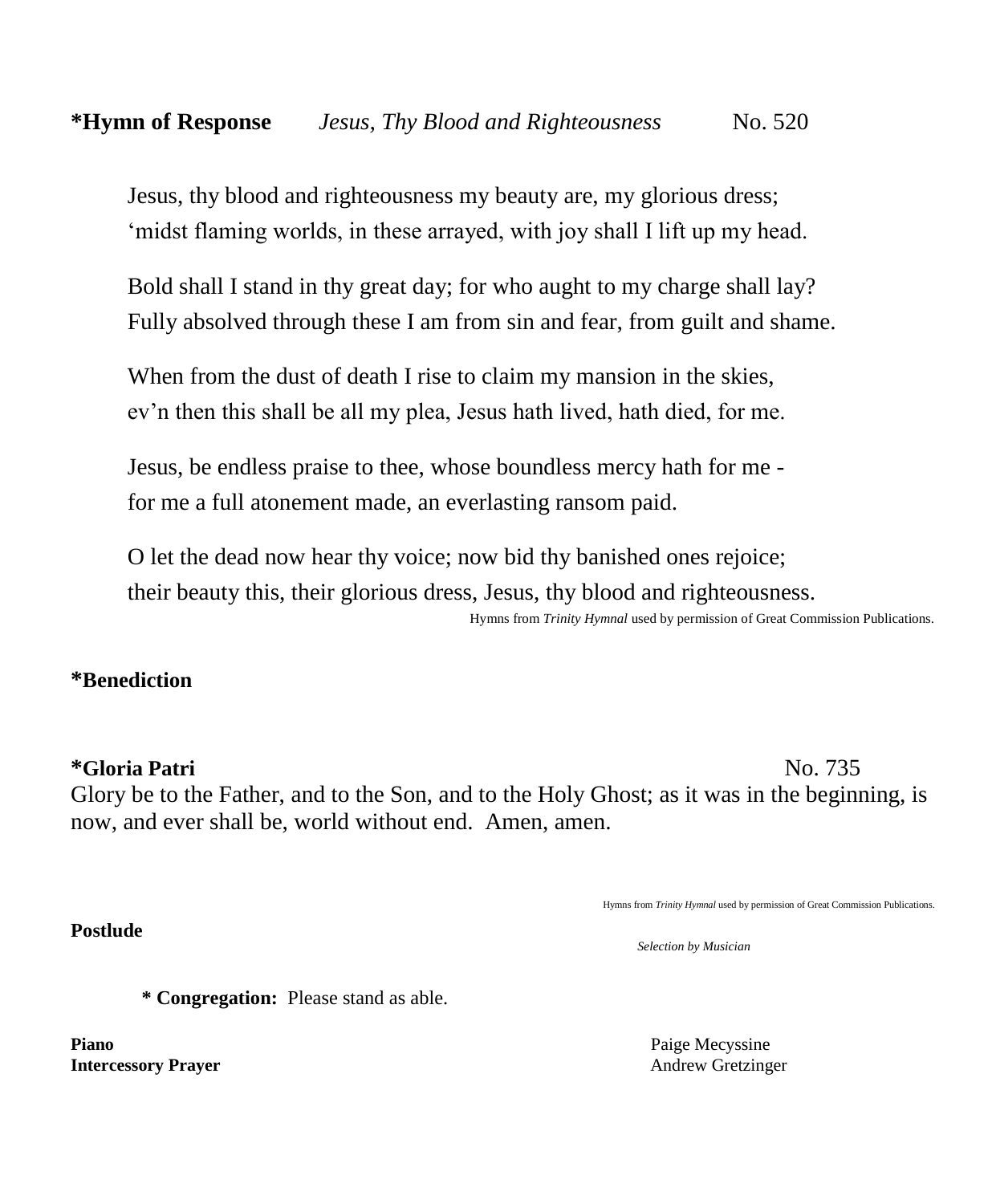### **Weekly Calendar**

| SUN 4/3         | $9:20$ AM  | <b>Sunday School</b>                                    |
|-----------------|------------|---------------------------------------------------------|
|                 | 10:30 AM   | <b>Worship Service- LORD's Supper</b>                   |
| <b>WED 4/6</b>  | 9:30 AM    | <b>Women's Morning Bible Study (Hebrews 13)</b>         |
|                 | $6:00$ PM  | <b>Family Night</b>                                     |
| <b>SAT 4/9</b>  | 9AM-12PM   | <b>Church Clean Up</b>                                  |
| <b>SUN 4/10</b> | $9:20$ AM  | <b>Sunday School</b>                                    |
|                 | 10:15 AM   | <b>Youth Choir Practice</b> (middle classroom w/ piano) |
|                 | 10:30 AM   | <b>Worship Service- Palm Sunday</b>                     |
|                 | 11:45 AM   | <b>Community Flyer Walk</b> (All Ages welcome!)         |
| <b>FRI 4/15</b> | 5:00 PM    | <b>Egg stuffing for hunt</b> (All Ages welcome!)        |
|                 | $6:00$ PM  | <b>Good Friday Worship Service</b>                      |
| <b>SAT 4/16</b> | <b>TBA</b> | <b>Easter Egg Hunt</b> (All are welcome!)               |
| <b>SUN 4/17</b> | <b>TBA</b> | <b>Sunrise Service</b>                                  |
|                 | 10:30 AM   | <b>Easter Worship Service</b>                           |

### **Serving the Lord**

|                  | 4/3          | 4/10       | 4/17       | 4/24       | 5/1        | 5/8        | 5/15            |
|------------------|--------------|------------|------------|------------|------------|------------|-----------------|
| AM               | Lorrie       | Jenni      | Kathleen   | Felicia    | Lucy       | Deanna     | Yon             |
| <b>Nursery</b>   | Martin       | Gretzinger | Gretzinger | Armstrong  | Hrivnak    | Curtis     | Lindborg        |
| <b>Greeters</b>  | Lash Family  | Alice      | Phyllis    | Cherie     | Arlene     | Lucy       | Dar             |
|                  |              | Lindborg   | Sederberg  | Lee        | Lanenga    | Hrivnak    | Stam            |
|                  |              |            |            | Yonker     |            |            |                 |
| Treats/          | Kelli        | Please     | sign       | $\mu$      | at the     | welcome    | $\frac{d}{dsk}$ |
| <b>Clean Up</b>  | Stagl        |            |            |            |            |            |                 |
| <b>Audio</b>     | Jim Martin   | <b>Ben</b> | Joel       | Josh       | Grayden    | Jim Martin | <b>Ben</b>      |
|                  |              | Armstrong  | Tummond    | Alderson   | Lash       |            | Armstrong       |
| Elder of the     | Andrew       | Bruce      | Yon        | Andrew     | TBD        | <b>TBD</b> | TBD             |
| Week             | Gretzinger   | Hrivnak    | Lindborg   | Gretzinger |            |            |                 |
| Deacon of        | Jason        | Jim        | Jason      | Jim        | <b>TBD</b> | <b>TBD</b> | <b>TBD</b>      |
| the Week         | Lash         | Martin     | Lash       | Martin     |            |            |                 |
| <b>Communion</b> | <b>Bruce</b> | N/A        | N/A        | N/A        | Yon        | N/A        | N/A             |
| Prep             | Hrivnak      |            |            |            | Lindborg   |            |                 |